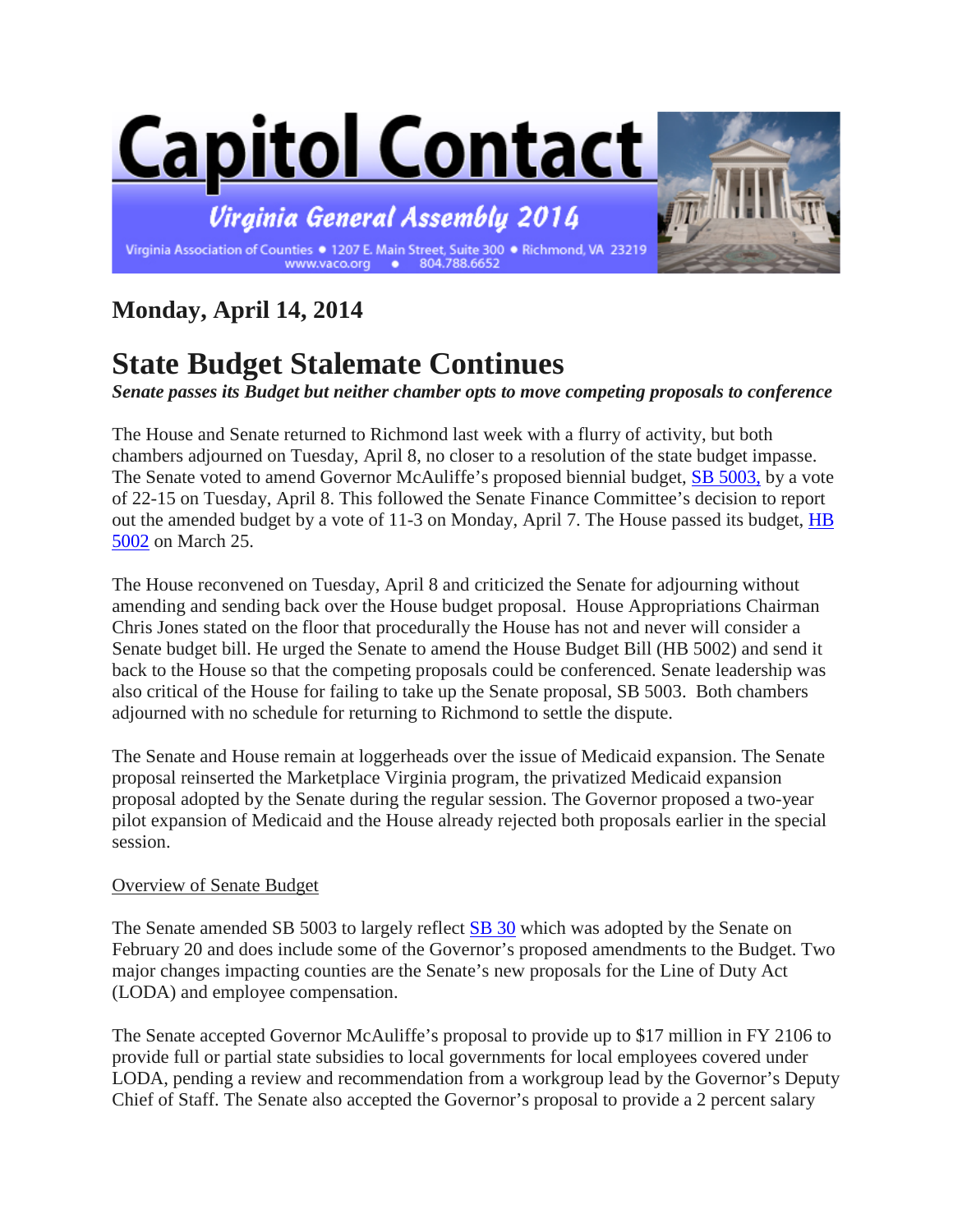increase starting on April 1, 2015 to state supported local employees, constitutional officers and teachers.

Below are additional highlights about the Senate budget proposal. Keep in mind that SB 5003 as introduced by Governor McAuliffe included a series of amendments built on former Governor McDonnell's original introduced budget. The Senate proposal amends SB 5003 to largely reflect SB 30 as adopted by the Senate on February 20, 2014. It includes the general fund costs and savings of the privatized option for Medicaid expansion, technical corrections, and updates to resource estimates, updates based on fiscal impact for bills that passed during the session and the shifting of resources to implement new spending proposals such as salary increases. However, unlike [HB 5002,](http://leg1.state.va.us/cgi-bin/legp504.exe?ses=142&typ=bil&val=hb5002) which was adopted by the House during the special session, it does not include preliminary budget compromises between both chambers.

## **Highlights of Senate Budget proposal for FY 2015 – 2016 (HB 5003 as Amended)**

Medicaid - The Senate proposal retains the Marketplace Virginia program, the privatized Medicaid expansion proposal adopted by the Senate during the regular session. The Governor proposed a two-year pilot expansion of Medicaid and the House rejected both Medicaid expansion options. Unlike the Senate budget passed during the regular session, the new proposal incorporates Marketplace Virginia's general fund costs and savings into the budget bill. This includes \$33 million to cover state administrative expenses and \$17.1 million for an additional 500 Intellectual Disability Medicaid waivers. The Senate uses \$188 million, nearly all projected savings from Medicaid expansion, for the Health Reform and Innovation Fund in order to pay for future costs of the expansion.

The Governor proposed using \$100 million of the savings from a two year Medicaid expansion pilot for the Health Reform and Innovation Fund, but used the remaining savings for state retirement payments, an across the board 2 percent pay raise and \$17 million for Line of Duty Act assistance to localities. The House has repeatedly rejected Marketplace Virginia and the two year Medicaid expansion pilot.

Salary Increases – The Senate provides a 2 percent salary increase starting on April 1, 2015 to state employees, state supported local employees, constitutional officers and teachers (SOQ instructional and support positions). The teacher salary increase costs the state \$100.9 million over the biennium. Local governments are not required to provide a local match and the increase can be deferred until July 1, 2015 by school divisions. The salary increase for state employees, state supported local employees and constitutional officers will cost the state \$78.3 million over the biennium. [Click here](http://leg2.state.va.us/WebData/14amend5002.nsf/f46e72cdf6d7e85585257c840045ee4b/0be7b25f9b1ebbfe85257cb4005fd15e?OpenDocument) to read the teacher salary increase budget language and [click here](http://leg2.state.va.us/WebData/14amend5002.nsf/f46e72cdf6d7e85585257c840045ee4b/11e4884291ce539885257cb4005fd178?OpenDocument) to read the language related to state supported local employees and constitutional officers.

The House Budget provides \$40.4 million in FY 2016 to pay for the state's share of a one percent pay increase for funded SOQ teacher and support positions, effective July 1, 2015. State employees and state supported local employees (excluding those eligible for targeted salary increases) receive a one percent bonus on January 1, 2015 and one percent salary increase in FY 2016 if revenue estimates are met.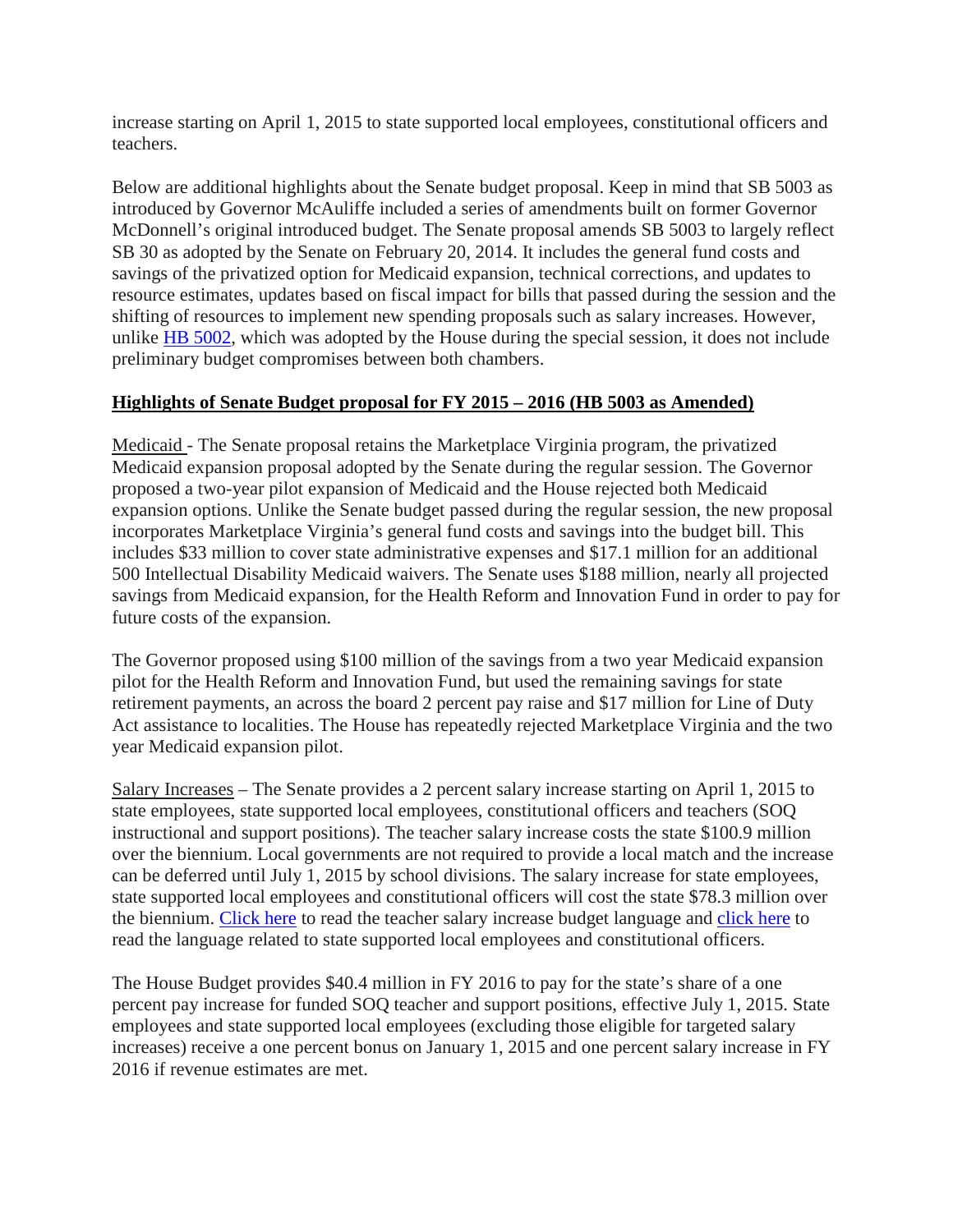Non-Supplanting Language – The Senate Budget includes a VACo priority amendment that removes "non-supplanting" language found in the introduced budget that applied to the targeted 2 percent salary increase for two entry-level deputy sheriff positions, a 4 percent salary increase for the entry level deputy court clerk position, and a 2 percent increase for the next level position. VACo worked to remove this language because it mandates that cities and counties have to give the salary increases for these positions even if the locally-funded salary is above what the state will recognize, or forgo the state reimbursement. The House Budget also removes this language. Both bills also maintain the targeted salary increases for the constitutional officer positions outlined above.

Unfunded Teacher Pension Liability – The Senate did not include the priority VACo supported amendment that would have required the state to accept its proportional share of the \$13 billion in unfunded liabilities in the teacher retirement plan. The House does not include this amendment either.

Line of Duty Act – The Senate accepted Governor McAuliffe's proposal to reconvenes the Line of Duty Act (LODA) work group in order to review the current administration and funding for the program. The budget includes \$17 million (\$8.5 million in General Fund and \$8.5 million in contingent funding) in the second year to implement the work group's recommendations. The workgroup is to be composed of the Secretaries of Finance and Public Safety, one member appointed by the Chairman of the Senate Finance Committee, one member appointed by the Chairman of the House Appropriations Committee, the Executive Director of VRS, the State Comptroller, three local government officials appointed by the Governor, and three members appointed by the Governor who represent various groups of beneficiaries covered by LODA. VACo appreciates the Senate providing sufficient funding in FY 2016 to return LODA to a state responsibility, but by not including funding in FY 2015; this policy change remains vulnerable to other uses by the General Assembly.

The House budget does not include funding in FY 2016 to return LODA to a state funded program unlike the Senate proposal. However, the General Assembly passed [HJR 103 \(Jones\),](http://leg1.state.va.us/cgi-bin/legp504.exe?141+sum+HJ103) which directs the Joint Legislative Audit and Review Commission (JLARC) to examine the Line of Duty Act (LODA) in a similar manner to the Governor's proposed review task force.

State Assistance for Police Departments (HB 599) – The Senate and the House maintain the \$7.1 million in additional funding for FY 2015 (total \$179.5 million) and \$14.24 million in additional funding for FY 2016 (total \$186.7 million). Both Budgets clarify the distribution of House Bill 599 funding to provide that no locality receive any less in FY 2015 and FY 2016 as it did in FY 2014. However, the additional funding included in the introduced budget will be distributed pursuant to the statutory formula.

Cost of Competing Adjustment (COCA) for support positions – Adds \$5.4 million for eligible school divisions in Northern Virginia for FY 2015 only. The House provides this additional \$5.4 million in both FY 2015 and FY 2016.